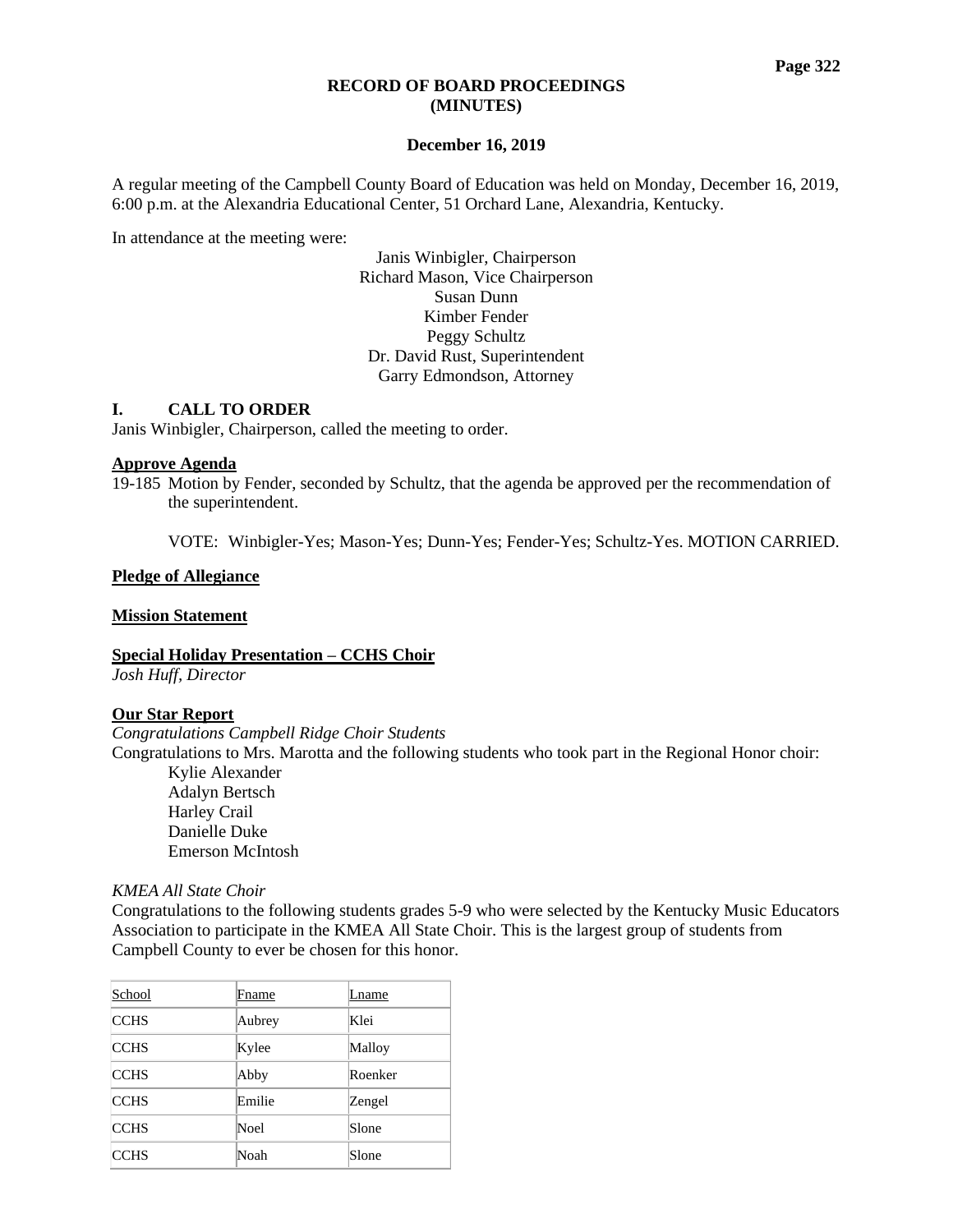| LIam      | Stewart     |
|-----------|-------------|
| Dayne     | Freudenberg |
| Elizabeth | Bailer      |
| Ethan     | Glahn       |
| Bella     | Gulden      |
| Gracyn    | Hedger      |
| Alexandra | <b>Hess</b> |
| Morgan    | Liberatore  |
| Hannah    | Phillips    |
| Abby      | Shelton     |
| Chloe     | Stewart     |
| Kylie     | Alexander   |
| Adalyn    | Bertsch     |
| Zoey      | Little      |
| Annelise  | Huff        |
|           |             |

*Congratulations Northern KY Middle School Athletic Association Champions*

Congratulations to the  $7<sup>th</sup>$  and  $8<sup>th</sup>$  grade football teams on becoming 2019 Northern KY Middle School Athletic Association Champions.

|           | CMS                       |  |
|-----------|---------------------------|--|
| Jersey#   | <b>NAME</b>               |  |
| o         | <b>JAIDAN COMBS</b>       |  |
| 1         | <b>BLAKE FUNSTON</b>      |  |
| 2         | <b>ERIC BERNE</b>         |  |
| 5         | AIDEN DOWDS               |  |
| 6         | JACOB YATES               |  |
| 7         | ZACH BUTKE                |  |
| 8         | KOLTON MORENCY            |  |
| 10        | <b>MASON CORNELISON</b>   |  |
| 13        | <b>NICK MOSLEY</b>        |  |
| <u>15</u> | <b>MICHAEL HILL</b>       |  |
| 17        | <b>XAVIER FANCHER</b>     |  |
| 18        | <b>BRAYDEN HOUENSTEIN</b> |  |
| 20        | <b>ISAAC MASON</b>        |  |
| 21        | <b>CARTER NELSON</b>      |  |
| 23        | AMBRIA HOPKINS            |  |
| 26        | GARYN JACKSON             |  |
| 27        | DAWSON HUELSMAN-STACEY    |  |
| 28        | <b>KONNOR GRIFFIS</b>     |  |
| 30        | DYLAN HOLLEY              |  |
| 32        | DALTON TURNER             |  |
| 33        | <b>GRANT THEISEN</b>      |  |
| 35        | MASON HAYWOOD             |  |
| 42        | JONAVAN RAVEN             |  |
| 43        | <b>PAYTON MCGRATH</b>     |  |
| 50        | JD HITT                   |  |
| 51        | <b>MICHAEL BOLTON</b>     |  |
| 52        | JONAS ABOAGYE             |  |
| 55        | BRADLY MCCLELLAN          |  |
| ങ         | EVAN CLUTTER              |  |
| 64        | ADEN RUSSELLBURG          |  |
| 82        | ayden Noe                 |  |
| 95        | LIAM VONHANDORF           |  |
| Na        | Cacee Vonhandorf          |  |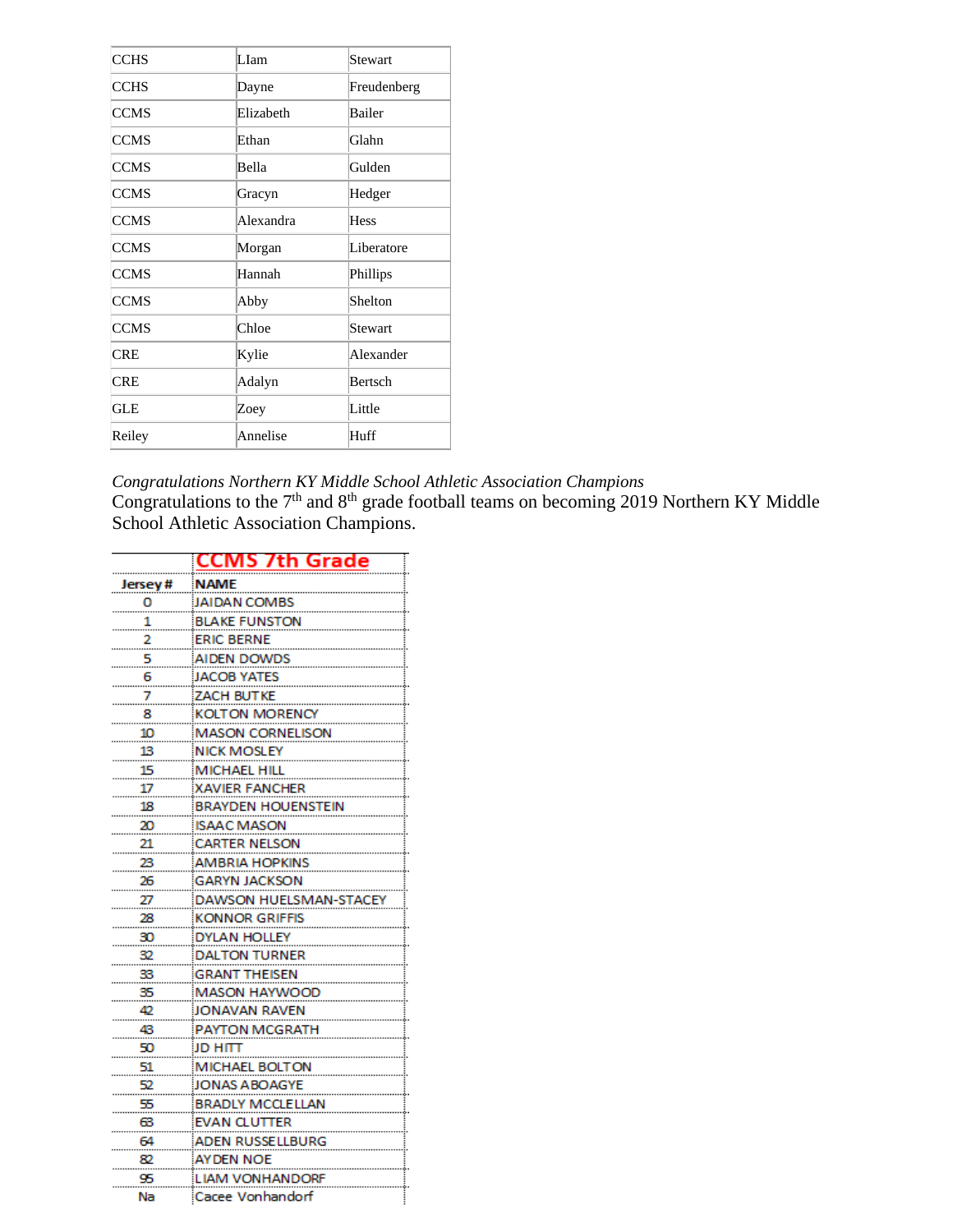| <b>8th Grade Roster</b>           |                         |
|-----------------------------------|-------------------------|
| <b>Name</b>                       | <b>Name</b>             |
| <b>TATE GLASS</b>                 | <b>BRENT WHITAKER</b>   |
| <b>TY BOLER</b>                   | <b>CARTER WILHOIT</b>   |
| NATE SMITH                        | SAVANAHA CLOYD          |
| <b>BRYCE BURNS</b>                | <b>KAMERON VICKERS</b>  |
| <b>LANDON MCNABB</b>              | <b>PIERCE AYERS</b>     |
| <b>COLIN FOX</b>                  | <b>HUNER WISEMAN</b>    |
| <b>JOSHUA HENDERSON</b>           | <b>DUAYNE SEBASTIAN</b> |
| <b>DOUG BLOCHER</b>               | <b>BRETT BEITING</b>    |
| <b>TREVOR LANCASTER</b>           | <b>ALFREDO ALVAREZ</b>  |
| <b>COLLIN ROOMES</b>              | <b>JIMMY AYERS</b>      |
| <b>JOE AMATO</b>                  | KIAN GODBY              |
| <b>WILL HAIGIS</b>                | <b>MACKIE TURNER</b>    |
| JERMAINE RAVEN                    | DAKOTA CLOYD            |
| <b>AXEL DANCE</b>                 | <b>JOE BOLTON</b>       |
| CONWAY WYATT                      | <b>BRADY WOOLF</b>      |
| <b>CLAYTON GUTHRIE</b>            | <b>CADEN MOLDT</b>      |
| CHRISTOPHER FERRARO BRADY SCHULTZ |                         |
| <b>LOGAN MCNABB</b>               | <b>BRAYDIN POWERS</b>   |
| ALEJANDRO ARGUELLES               | <b>BRANDON McCULLEY</b> |
| <b>CHARLIE ALFORD</b>             | <b>CHARLIE BROCKMAN</b> |
| <b>MICAH PRICE</b>                | <b>BRENDON CROWELL</b>  |
| <b>MASON WISEMAN</b>              | <b>AUSTIN JONES</b>     |
| <b>JACK SCHLOEMER</b>             | <b>DYLAN SCHULKERS</b>  |
| <b>ADRIAN PATTERSON</b>           |                         |

# **Recess**

As provided in the agenda (as approved), the Board briefly recessed.

# **II. COMMUNICATIONS Audience Comments**

# **Superintendent Comments**

Dr. Rust thanked Susan Dunn for her service and stated that her seat would become vacant at the end of December. The Board of Education will begin advertising for applications for appointment to fill the vacancy.

# **Board Member Comments**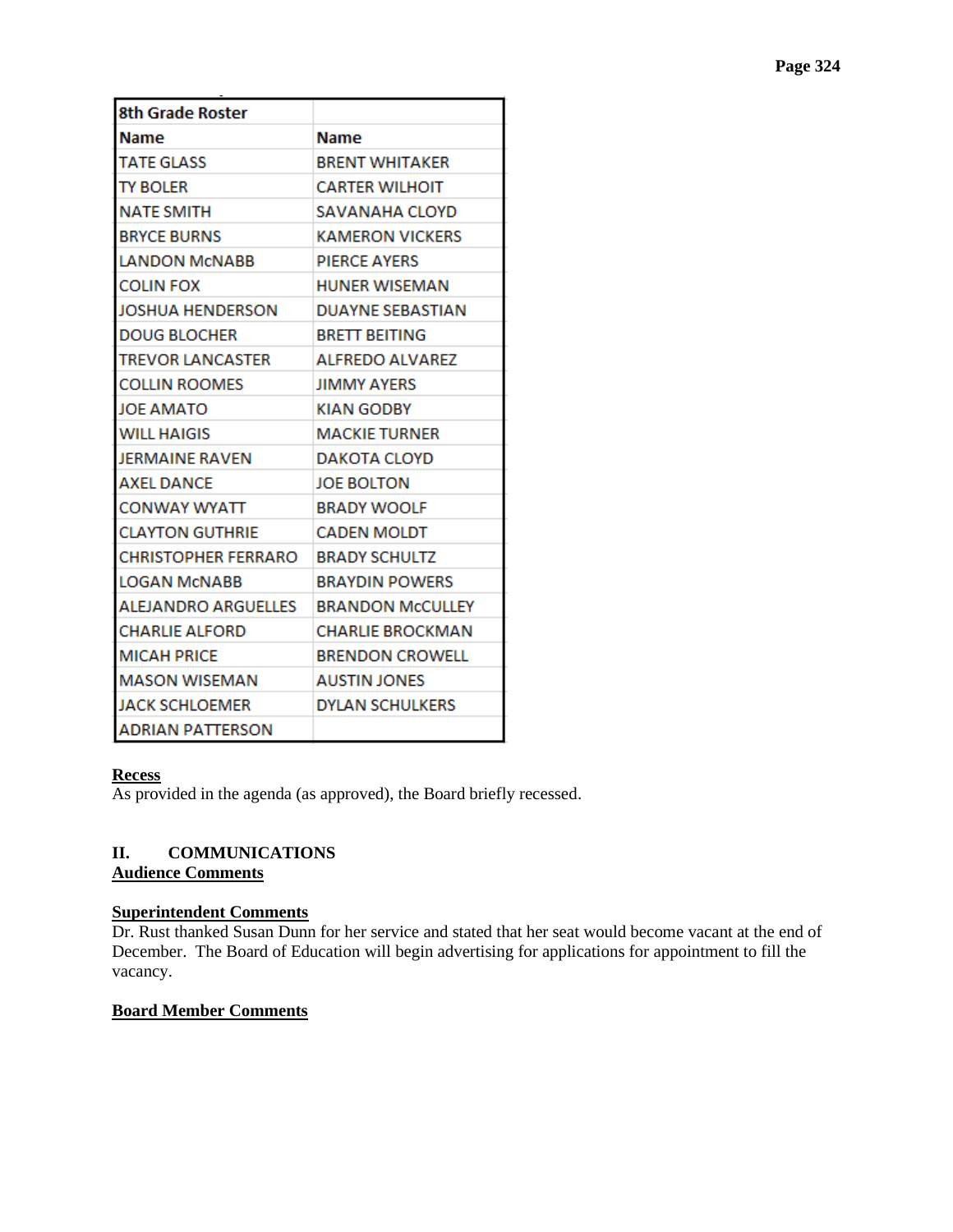# **Personnel Actions**

| <b>NAME</b>               | <b>POSITION</b>                       | <b>ACTION/</b><br><b>REASON</b> | <b>EFFECTIVE</b>          | <b>LOCATION</b>       |
|---------------------------|---------------------------------------|---------------------------------|---------------------------|-----------------------|
| Alexander, Sharon         | <b>Director Bldg and Grounds</b>      | Leave without pay               | $11/13 - 11/14$ ,<br>2019 | District Wide         |
| Berning, Malinda          | Custodian                             | Terminated                      | 11/8/2019                 | <b>CCHS</b>           |
| Bertolo, Emily            | <b>Winter Guard Staff</b>             | Hired                           | 11/25/2019                | CCHS - Band           |
| Collins, Carrie           | Preschool Teacher                     | Resigned                        | 11/26/2019                | Reiley                |
| Colvin, Marion            | <b>AP Clerk</b>                       | Hired                           | 11/25/2019                | <b>Central Office</b> |
| Dufala, Megan             | Winter Guard Staff                    | Hired                           | 12/3/2019                 | CCHS - Band           |
| Fielders, Annette         | Lead Custodian                        | Hired                           | 12/23/2019                | Cline                 |
| Figgs, Mattricia          | Paraeducator                          | Resigned                        | 12/2/2019                 | <b>CCMS</b>           |
| Frommeyer, Trisha         | <b>Preschool Paraeducator</b>         | Hired                           | 12/3/2019                 | Crossroads            |
| Henson, Christie          | <b>Assistant Principal</b>            | Retired                         | 12/31/2019                | <b>CCMS</b>           |
| Hicks, David              | <b>Mental Health Therapist</b>        | Resigned                        | 11/7/2019                 | District Wide         |
| Lierl, Beth               | <b>School Nurse</b>                   | Resigned                        | 12/17/2019                | Grant's Lick          |
| Martin, Carolyn           | Custodian                             | Hired                           | 11/26/2019                | <b>CCHS</b>           |
| McCormick,<br>Christopher | <b>Bus Driver</b>                     | Hired                           | 11/25/2019                | Transportation        |
| Miller, Kathy             | Paraeducator                          | Retired                         | 12/31/2019                | Crossroads            |
| Neace, Brandy             | Secretary -<br>Instruction/Curriculum | Hired                           | 12/2/2019                 | <b>Central Office</b> |
| O'Hair, Brittany          | Custodian                             | Hired                           | 11/19/2019                | <b>CCMS</b>           |
| Robertson, Cody           | Eng. Lang. Learner Tutor              | Hired                           | 11/19/2019                | District Wide         |
| Russell, Rebecca          | <b>Boys Basketball Statistician</b>   | Hired                           | 12/3/2019                 | <b>CCHS</b>           |
| Rust, Sarah               | Lead Custodian                        | Hired                           | 10/17/2019                | <b>CCHS</b>           |
| Scarlato, Katie           | SIS Data Specialist                   | Resigned                        | 12/31/2019                | <b>Central Office</b> |
| Schoepf, Daniel           | Lead Custodian                        | Retired                         | 12/31/2019                | Cline                 |
| Smith, Jason              | Teacher                               | Leave without pay               | $11/15 - 11/20$ ,<br>2019 | <b>CCMS</b>           |
| Spaulding, Taylor         | Preschool Teacher                     | Hired                           | 12/16/2019                | Reiley                |
| Trammell, Derrick         | <b>Mental Health Therapist</b>        | Hired                           | 12/16/2019                | District Wide         |
| Turner, Justin            | <b>Winter Guard Director</b>          | Hired                           | 11/13/2019                | <b>CCHS-Band</b>      |
| Wilson, Tania             | <b>AP Clerk</b>                       | Retired                         | 11/30/2019                | <b>Central Office</b> |
| Zappa, Deborah            | Lunchroom Monitor                     | Resigned                        | 11/13/2019                | Grant's Lick          |

# **Substitutes**

| Kiddy, Michelle  | Substitute Teacher        | Hired | 11/21/2019 | District Wide |
|------------------|---------------------------|-------|------------|---------------|
| Koster, Jennifer | Substitute Teacher        | Hired | 12/3/2019  | District Wide |
| Kuntz, Jeffrey   | <b>Substitute Teacher</b> | Hired | 12/4/2019  | District Wide |
| Perry, Jacob     | Substitute Paraeducator   | Hired | 12/3/2019  | District Wide |
| Robertson, Cody  | <b>Substitute Teacher</b> | Hired | 11/19/2019 | District Wide |
| Weiss, Krista    | Band                      | Hired | 11/15/2019 | <b>CCMS</b>   |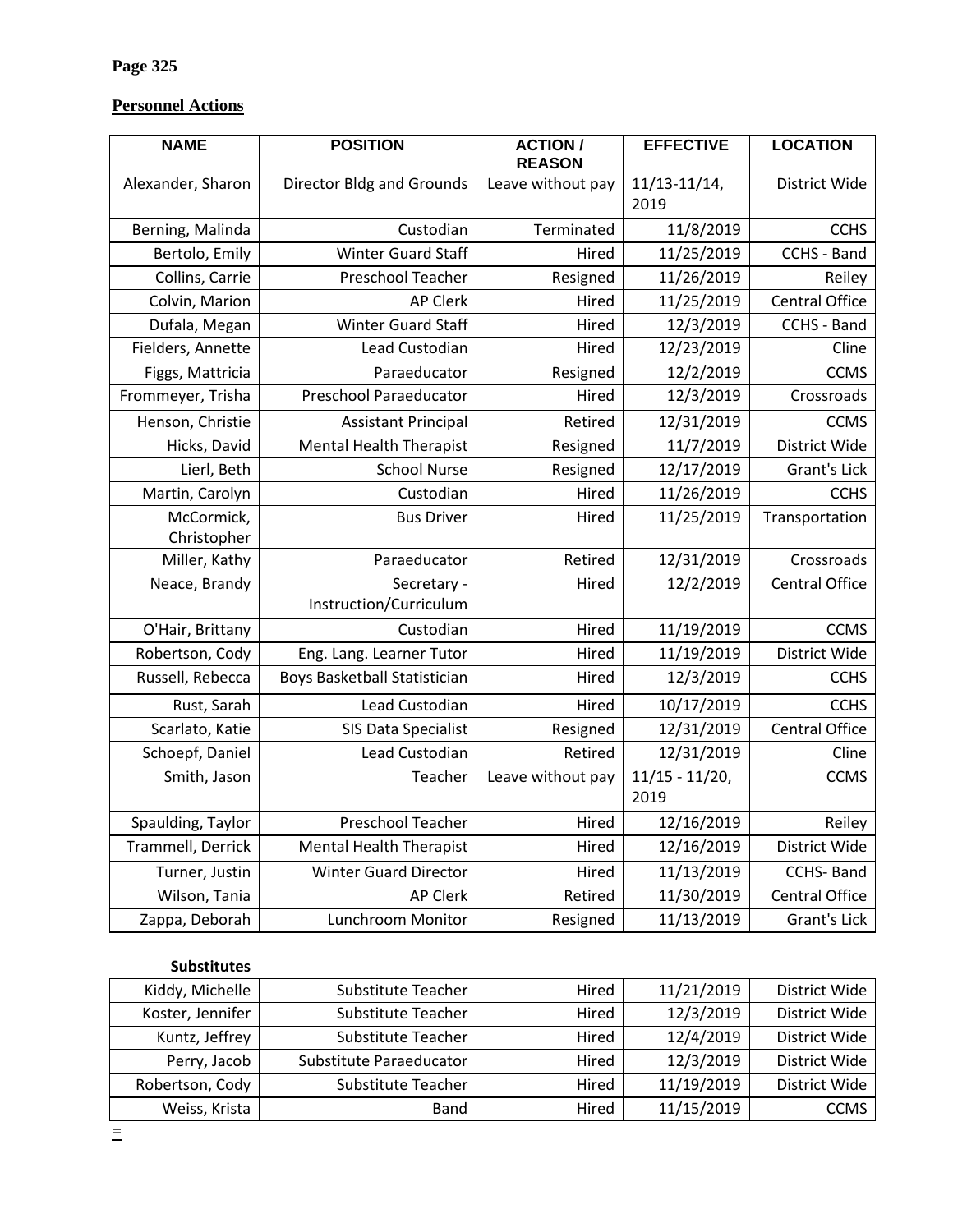#### **Page 326**

# **Written Communications and Reports**

SBDM Minutes FRYSC Reports Homeless Services Report Pupil Personnel Report Public Relations Report Report of Donations School Related Field Trip Reports Field Trip Report – Athletics Field Trip Report – Transportation

# **School Presentation and Report – Reiley Elementary**

*Susan Rath, Principal*

#### **Department Presentation – Student Services** *Sam Jones*

**Independent Auditor's Report for 2018-19** *Barnes Dennig*

**Annual Financial Report (AFR) to KDE** *Tracey Jolly, Director of Finance*

# **Procedure Amendment 02.442 AP.21 Comprehensive School Improvement Plan**

# **III. DISCUSSION One to One Initiative - CCMS**

## **IV. ACTION AGENDA Board Representative to Budget Committee**

The Board appointed Janis Winbigler to serve as the board representative to the Budget Committee.

# **Resolution 19-01 Assignment of Silver Grove Voting Precinct (B912)**

- 19-186 Motion made by Fender, seconded by Dunn, to approve the adoption of Resolution 19-01 Assignment of Silver Grove Voting Precinct (B912) per the recommendation of the superintendent.
- VOTE: Winbigler-Yes; Mason-Yes; Dunn-Yes; Fender-Yes; Schultz-Yes. MOTION CARRIED.

# **Cincinnati Bell Voice Service Contract**

- 19-187 Motion made by Mason, seconded by Dunn, to approve the agreement between Campbell County Schools and *Cincinnati Bell* for voice telephone service as presented per the recommendation of the superintendent.
- VOTE: Winbigler-Yes; Mason-Yes; Dunn-Yes; Fender-Yes; Schultz-Yes. MOTION CARRIED.

#### **Award of Bid for Surplus 2000 Chevrolet Express Van**

- 19-188 Motion made by Schultz, seconded by Mason, to award the purchase of surplus vehicle #102, 2000 Chevy Van 1500, to James Blackaby for \$1,520.00 per the recommendation of the superintendent.
- VOTE: Winbigler-Yes; Mason-Yes; Dunn-Yes; Fender-Yes; Schultz-Yes. MOTION CARRIED.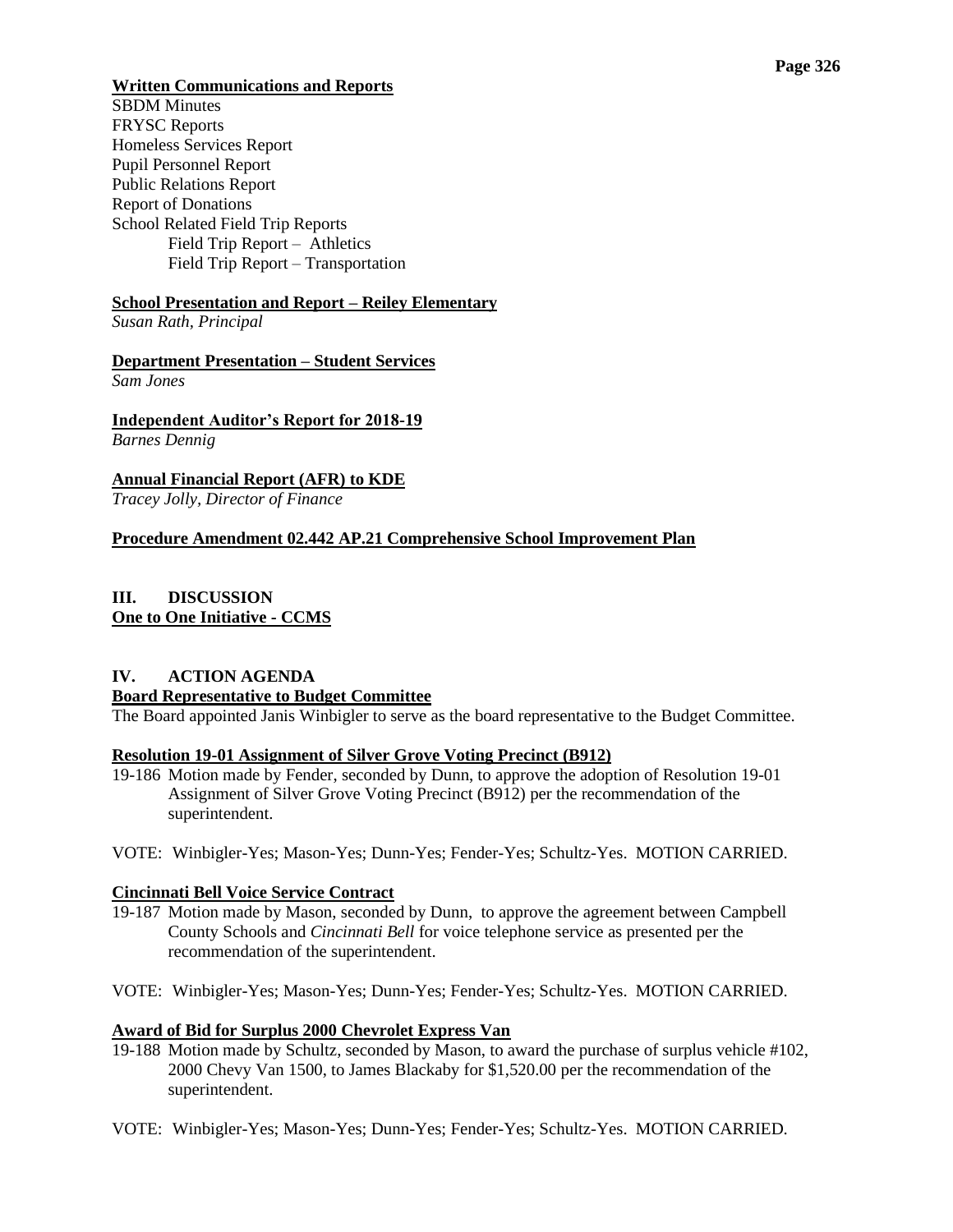# **FMCSA Commercial Driver's License Drug and Alcohol Clearinghouse Consent Form**

- 19-189 Motion made by Fender, seconded by Dunn, to approve the Federal Motor Carrier Safety Administration (FMCSA) Commercial Driver's License Drug and Alcohol Clearinghouse Consent Form per the recommendation of the superintendent.
- VOTE: Winbigler-Yes; Mason-Yes; Dunn-Yes; Fender-Yes; Schultz-Yes. MOTION CARRIED.

## **Award of Contract to Frontline for Electronic Timesheet Software**

- 19-190 Motion made by Mason, seconded by Dunn, to approve *Frontline* as the provider of our electronic timesheet software "Time & Attendance" per the recommendation of the superintendent.
- VOTE: Winbigler-Yes; Mason-Yes; Dunn-Yes; Fender-Yes; Schultz-Yes. MOTION CARRIED.

## **Capital Funds Request for 2019-2020**

- 19-191 Motion made by Fender, seconded by Schultz, to approve the 2019-20 Capital Funds Request Form as submitted per the recommendation of the superintendent.
- VOTE: Winbigler-Yes; Mason-Yes; Dunn-Yes; Fender-Yes; Schultz-Yes. MOTION CARRIED.

## **BG#20-112 Gym Floor Replacement – Cline & Reiley; Revised BG-1**

- 19-192 Motion made by Dunn, seconded by Mason, to approve the revised BG-1 as presented for BG#20-112 Gym Floor Replacement – Cline and Reiley per the recommendation of the superintendent.
- VOTE: Winbigler-Yes; Mason-Yes; Dunn-Yes; Fender-Yes; Schultz-Yes. MOTION CARRIED.

#### **BG#20-149 CCS Paving 2020 – Proposed Owner-Architect Agreement, Bid Documents and BG-3**

- 19-193 Motion made by Schultz, seconded by Dunn, to approve the AIA Standard Form of Agreement between Owner and Architect, Bid Documents and BG-3 for BG#20-149 CCS – Paving 2020 per the recommendation of the superintendent.
- VOTE: Winbigler-Yes; Mason-Yes; Dunn-Yes; Fender-Yes; Schultz-Yes. MOTION CARRIED.

# **BG #20-081 CCS Roofing for CCMS and Transportation – Recommendation for Award, BG-1 (Revised) and BG-2**

- 19-194 Motion made by Mason, seconded by Kimber, to approve the BG-2, revised BG-1 and recommendation for award for Campbell County Schools roofing projects for 2020 (CCMS South and Transportation) to *Kelly Brothers Roofing* per the recommendation of the superintendent.
- VOTE: Winbigler-Yes; Mason-Yes; Dunn-Yes; Fender-Yes; Schultz-Yes. MOTION CARRIED.

#### **BG #20-113 CCHS Flooring – Recommendation for Award and Revised BG-1**

19-195 Motion made by Dunn, seconded by Schultz, to approve the revised BG-1 and recommendation for award for the replacement of carpet at Campbell County High School to *Comtek Interiors* per the recommendation of the superintendent.

VOTE: Winbigler-Yes; Mason-Yes; Dunn-Yes; Fender-Yes; Schultz-Yes. MOTION CARRIED.

# **One-to-One Initiative - CCMS**

The board tabled action for the One-to- One Initiative for CCMS. A proposal will be brought back before the Board of Education at the January 13<sup>th</sup> meeting.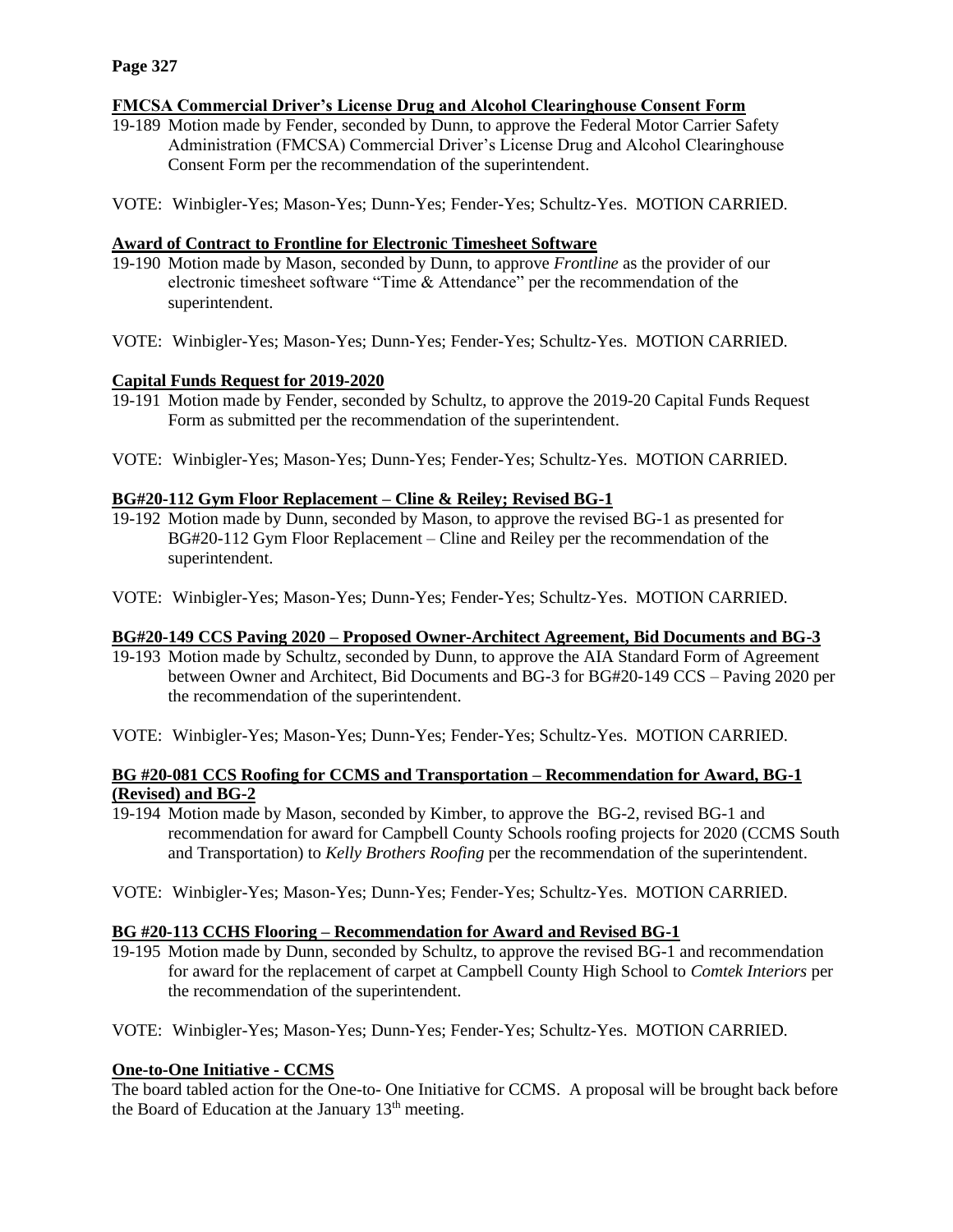#### **Page 328**

# **IV. CONSENT AGENDA**

19-197 Motion made by Schultz, seconded by Dunn, that the consent agenda be approved as presented per the recommendation of the superintendent.

# **Minutes**

November 18, 2019 Regular Meeting

# **Bills - Addendum**

General Fund # 134944-135101 as listed in the Orders of the Treasurer

## **Bills – Regular**

General Fund # 135102-135235 as listed in the Orders of the Treasurer

## **Treasurer's Report**

Campbell County Board of Education Treasurer's Report For Month Ended October 31, 2019

| <b>Beginning</b>                   |                 |              |                  | <b>Expenditures</b> | <b>Ending</b>   |
|------------------------------------|-----------------|--------------|------------------|---------------------|-----------------|
| <b>Fund</b>                        | <b>Balance</b>  | Revenue<br>s | <b>Salaries</b>  | <b>Others</b>       | <b>Balance</b>  |
| <b>General</b>                     | 9,582,412       | 1,595,949    | (2, 230, 457)    | (808, 953)          | 8,138,951       |
| <b>Sick Leave</b><br>Retire.       | 168,257         |              | $\boldsymbol{0}$ | $\mathbf 0$         | 168,257         |
| <b>Committed</b><br><b>Funds</b>   | 400,000         |              | $\mathbf 0$      | $\mathbf 0$         | 400,000         |
| <b>Special</b><br><b>Revenue</b>   | (322, 745)      | 151,646      | (263, 027)       | (204, 223)          | (638, 350)      |
| <b>District</b><br><b>Activity</b> | 63,149          | 28,014       |                  | (69, 401)           | 21,763          |
| <b>Capital Outlay</b>              | 178,359         | 0            | 0                | 0                   | 178,359         |
| <b>Building</b>                    |                 | $\mathbf 0$  | $\boldsymbol{0}$ | $\mathbf 0$         |                 |
| <b>Construction</b>                | 6,338           | $\mathbf 0$  | $\Omega$         | 0                   | 6,338           |
| <b>Debt Service</b>                | (2, 144, 764)   | 1,094        | $\mathbf 0$      | (5, 155)            | (2, 148, 825)   |
| <b>Food Service</b>                | 106,317         | 278,774      | (62, 504)        | (164, 923)          | 157,664         |
| Totals *                           | \$<br>8,037,324 | 2,055,477    | (2,555,988)      | (1, 252, 655)       | \$<br>6,284,158 |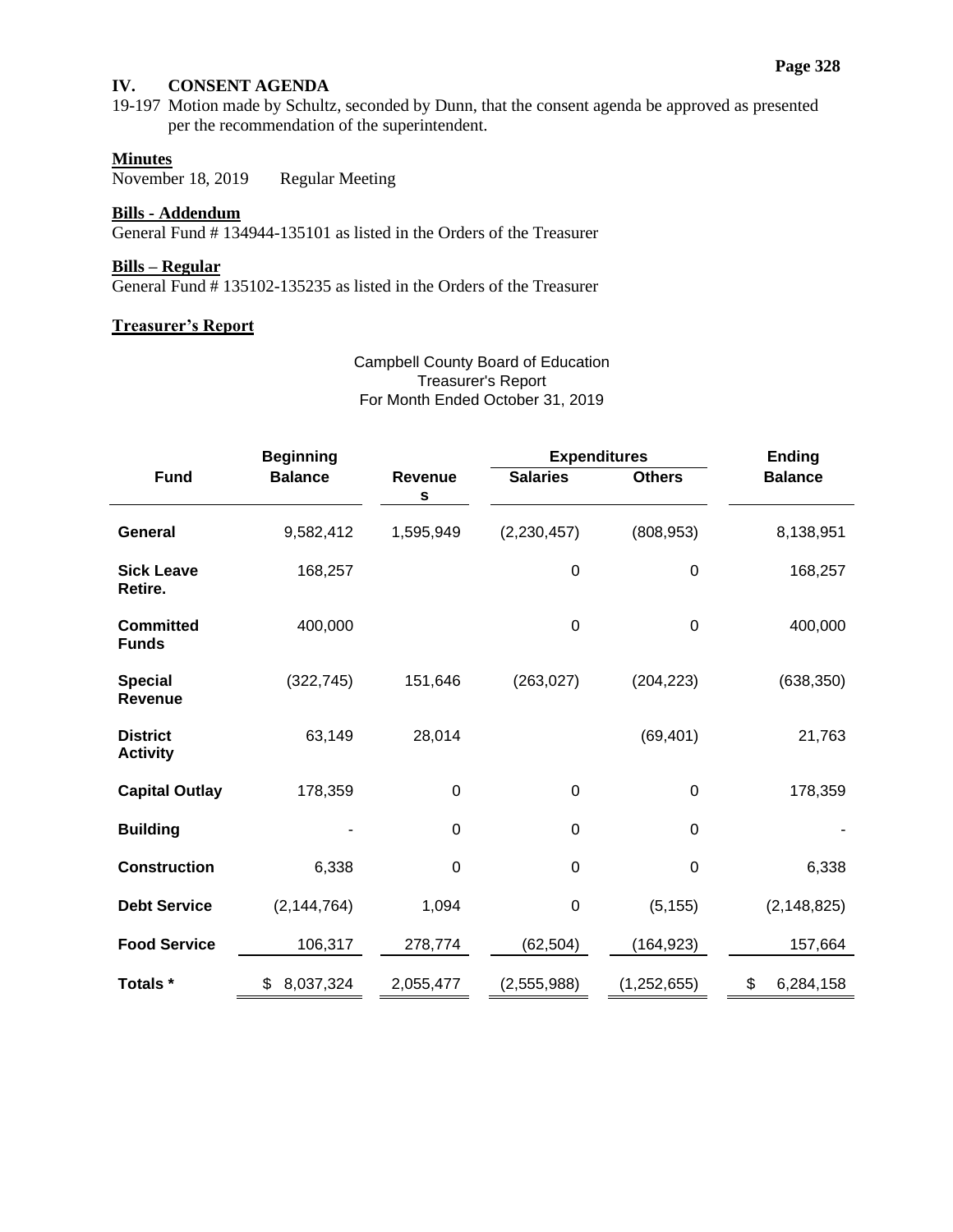#### **Page 329**

#### **Leave of Absence Requests**

Pamela Bezold, Bus Driver at Transportation, Intermittent leave from October 23, 2019 through May 29, 2020 for FMLA.

> David Buchert, Bus Driver at Transportation, REVISED from October 8, 2019 through January 6, 2020 for FMLA.

Jeffrey Combs, Vehicle Mechanic at Transportation, from December 2, 2019 through February 24, 2020 for FMLA.

Alison Crabb, Paraeducator at Campbell County Middle School, from November 19, 2019 through January 10, 2020 for FMLA.

Allyssa Fessler, Teacher at Crossroads Elementary, from October 30, 2019 through February 3, 2020 for FMLA.

Leah Fries, Bus Driver at Transportation, from November 5, 2019 through January 3, 2020 for FMLA.

Brittany Gibbs, Bus Monitor at Transportation from November 20, 2019 through December 4, 2019 for FMLA.

Dawn Hogan, Teacher at Campbell Ridge Elementary, from November 25, 2019 through December 13, 2019 for FMLA.

Abigail Johnson-Vogel, Paraeducator at Reiley Elementary, from November 4, 2019 through May 18, 2020 for FMLA

Alison Kreyling, Teacher at Crossroads Elementary Intermittent leave from October 7, 2019 through December 20, 2019 for FMLA.

Sherri Manzi, Bus Monitor at Transportation, from November 25, 2019 through December 20, 2019 for FMLA.

Lori Mower, Secretary at Central Office, from December 18, 2019 through January 29, 2020 for FMLA. Kevin Noll, Teacher at Campbell County High School, from January 6, 2020 through January 17, 2020 for FMLA.

Angela Schmidt, Special Ed Teacher, District Wide from December 2, 2019 through January 6, 2020 for FMLA.

Alex Schoepf, Custodian at Campbell County High School, from November 12, 2019 through December 23, 2019 for FMLA.

Denise Wagner, Bus Driver at Transportation, from November 11, 2019 through November 20, 2019 for FMLA.

Shelli Wilson, Associate Superintendent at Central Office, Intermittent leave from October 14, 2019 through June 30, 2020 for FMLA.